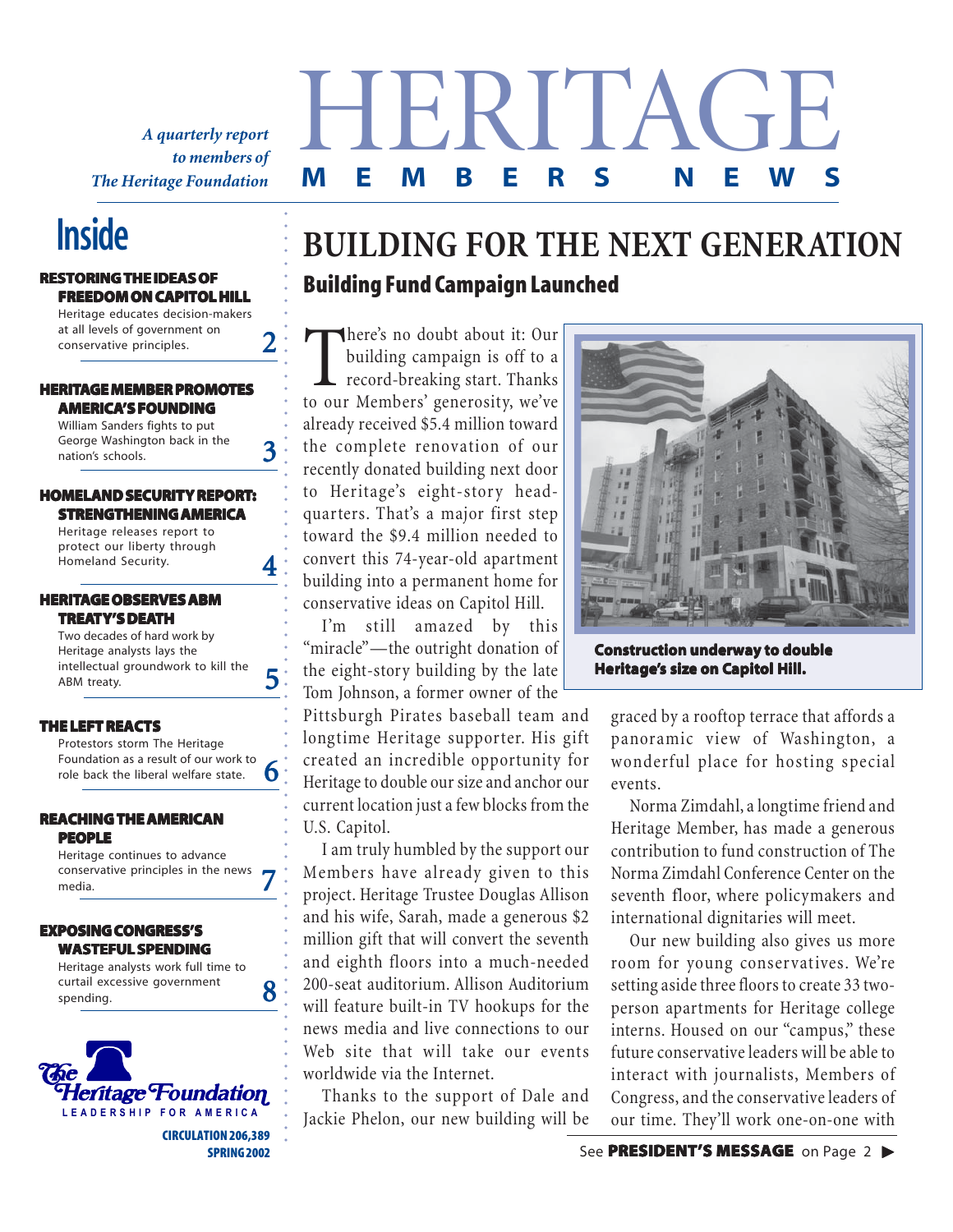**BUILDING FOR THE NEXT GENERATI** 

### **PRESIDENT'S MESSAGE**

▶ Continued from Page 1

Heritage experts, digging into America's founding, its free market, defense policies and many other vital issues.

These facilities will enable us to train and nurture the next generation of conservatives to lead America and preserve her most cherished principles. Each week we move closer to that goal thanks to Heritage Members who make gifts to fund intern apartments.

With our new building and your active support, we can ensure that Heritage will remain a permanent voice in Washington defending your ideals and preserving the priceless legacy of the Founding Fathers. I'll be updating you on our progress in future issues of *Heritage Members News*. If you'd like to learn more about this exciting project, please call our Membership Office at 1-

800-546-2843 or visit our Web site at Leadership for America.

### 0  $$1$  $\hat{\mathcal{L}}$  $$3$ \$4 \$5 \$6 \$7 \$8 \$9 \$9.4 In Millio of April 1, 2002: \$5,418,709

*www.heritage.org/forsupporters***.** This is one more way Heritage is providing

li / Saule

 $\frac{1}{2}$ 

### **Restoring the Ideas of Freedom on Capitol Hill**

The Heritage Foundation fights to uphold your beliefs in Washington. We work full-time to educate Congress, both the House and Senate, on conservative principles. However, one of the problems we've noticed is a deficient understanding of America's founding principles, especially among the young congressional staff who work on Capitol Hill. These staff members assist Congressmen in shaping and passing legislation.

Too often their grasp of present-day issues is cut off from any historical context. For instance, staff members working on welfare reform need to understand that today's policies are a product of the New Deal of the 1930s, which was an assault on the country's founding principles. You can't restore those principles if you don't understand how they apply to today's issues. Connecting the historical dots is no small task.

But every problem is an opportunity, and this is no exception. To address it we recently launched the Heritage Congressional Fellowship Program. In weekly seminars we are teaching young congressional staff how to think

about issues in a larger context. The sessions are short on lecture and long on discussion. We constantly relate fundamental principles to the current legislative issues the staffers are dealing with in their jobs.

To make the course practical, we fit it to staff members' work schedules, hold sessions on their turf, and charge no fee. Attendees hear from a variety of pro-freedom thinkers, including Heritage policy experts.

Todd Gaziano, Director of Heritage's Center for Legal and Judicial Studies, talks about Congress and its constitutional powers and responsibilities. Matt Spalding, Director of the Center for American Studies, leads the discussion on the American Founding.

Early responses have been enthusiastic. The young Hill staff members have never been offered an opportunity like this before, and they welcome it because they can see that it fills gaps in their education. Programs like this demonstrate that The Heritage Foundation continues to educate key decision-makers at all levels of government in the ideas of conservative thought and action.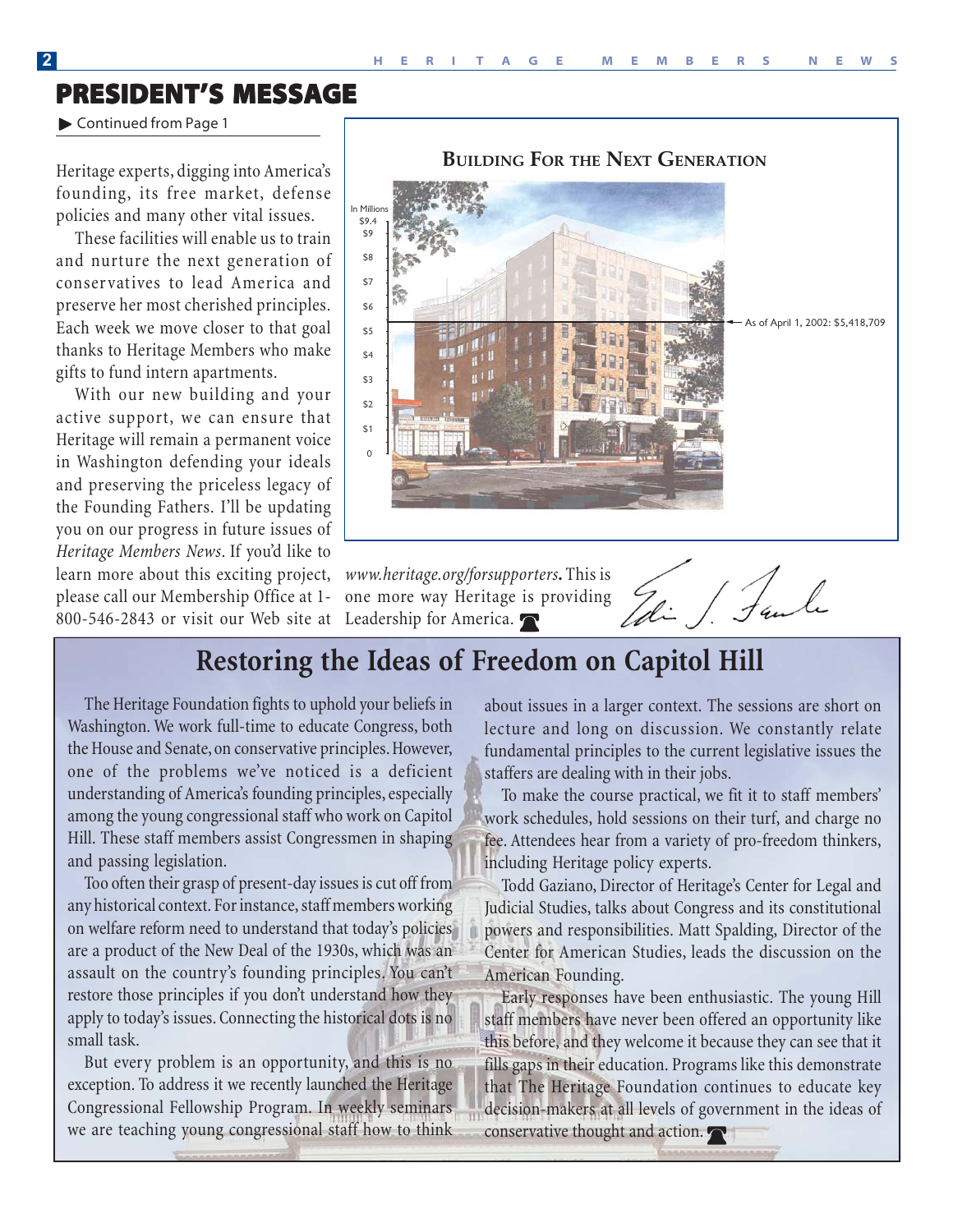# **Spotlight: Heritage Member Promotes America's Founding**

**Canadiates Contains Contains Contains Contains Contains Contains Contains Contains Club**<br> **Contains Contains Contains Club**<br> **Contains Club**<br> **Contains Club** the principles on which our nation was founded," says Member William Sanders. "They need to value such qualities as honesty, integrity, and loyalty."

This is not simply an opinion, but motivation for action. You see, Sanders is waging a one-man campaign to get the nation's schools to hang a portrait of George Washington in their halls. He is working on the grassroots level to gain support and sponsorship to get Washington back into the classroom.

"My reason for having one in every school is to serve as a reminder of the ideals, the devotion and love of country that were so strongly exemplified by our first president," says Sanders.

Matt Spalding, Director of the Heritage B. Kenneth Simon Center for American Studies, echoes that view:

### HERITAGE **MEMBERS NEWS**

|                                                                    | <b>President</b> Fdwin   Feulner  |
|--------------------------------------------------------------------|-----------------------------------|
|                                                                    | <b>Publisher</b> John Von Kannon  |
| <b>Director of Gift Planning</b> Scott O'Connell                   |                                   |
| <b>Director of Development</b> Ann Klucsarits                      |                                   |
| <b>Membership Programs</b>                                         | <b>Director of</b> Carsten Walter |
| <b>Associate Director of Roxana Laing</b><br><b>Planned Giving</b> |                                   |
| Senior Associate Director of Robert Douglas<br><b>Development</b>  |                                   |
| <b>Associate Director of Fdward L Turner</b><br>Development        |                                   |
|                                                                    | <b>Editor</b> Christopher Gillott |

**Heritage Members News is published four times yearly by The Heritage Foundation, a tax-exempt, public policy research organization. Address all correspondence to Ed Feulner, President; The Heritage Foundation; 214 Massachusetts Ave., NE; Washington, DC 20002. For membership information, please call 1-800-546-2843, or visit the Heritage website at www.heritage.org.**



**Heritage Member, Bill Sanders, promotes America's Founding Principles with portrait of George Washington.**

"we today should not underestimate the ability of George Washington to teach us still about heroism, good character and practical wisdom. Years from now, thanks to Bill Sanders, students will remember this portrait, and that this man set the standard for these virtues."

Several years ago, Sanders, coowner of Phoenix Technical Parts Inc., a manufacturer of brakes and clutches, founded Portraits of Patriots to commemorate the 200th anniversary of Washington's death. He had copies of the commemorative black-andwhite portrait printed on museumquality paper. He frames each print with mahogany. Sanders does the work himself and has succeeded in hanging portraits in over 60 different schools, mainly in his home state of New Jersey.

Heritage Foundation President Ed Feulner, who proudly displays the first donated Washington portrait in his office, says that "Bill is a perfect example of how the work of one man can make a difference."

And that work hasn't gone unnoticed. His campaign has sparked dozens of phone calls and interviews appeared three times on the Fox News Channel and has been interviewed by *USA Today* and the *Atlanta Journal– Constitution*. Within the past three months, Sanders has been a guest on nine national radio talk shows.

While William Sanders gains notoriety and receives enthusiastic applause during talks before groups on his campaign, he faces harsh criticism from the left, namely from the ACLU and the all-powerful teachers union.

"We don't think hanging a portrait of an individual is necessary," said Karen Joseph of the New Jersey Education Association while testifying before an Assembly committee. Teachers unions are opposed to the idea of commemorating our first president in public schools.

As Paul Mulshine of *The Star– Ledger* pointed out, "public employee unions like the NJEA would rather not have the kids thinking about the notion of limited government espoused by the Founding Fathers. Much of their writing concerned the need to keep such special interests from taking over the government."

Yet, like the legends of George Washington's tenacity, Bill Sanders presses on. "George didn't give up, I'm not going to give up." Despite resistance, Sanders continues his battle to place portraits of Washington in schools, reminding future generations of the father of our country and the wisdom and virtues he personifies.

> In-depth information on the Internet www.heritage.org/forscholars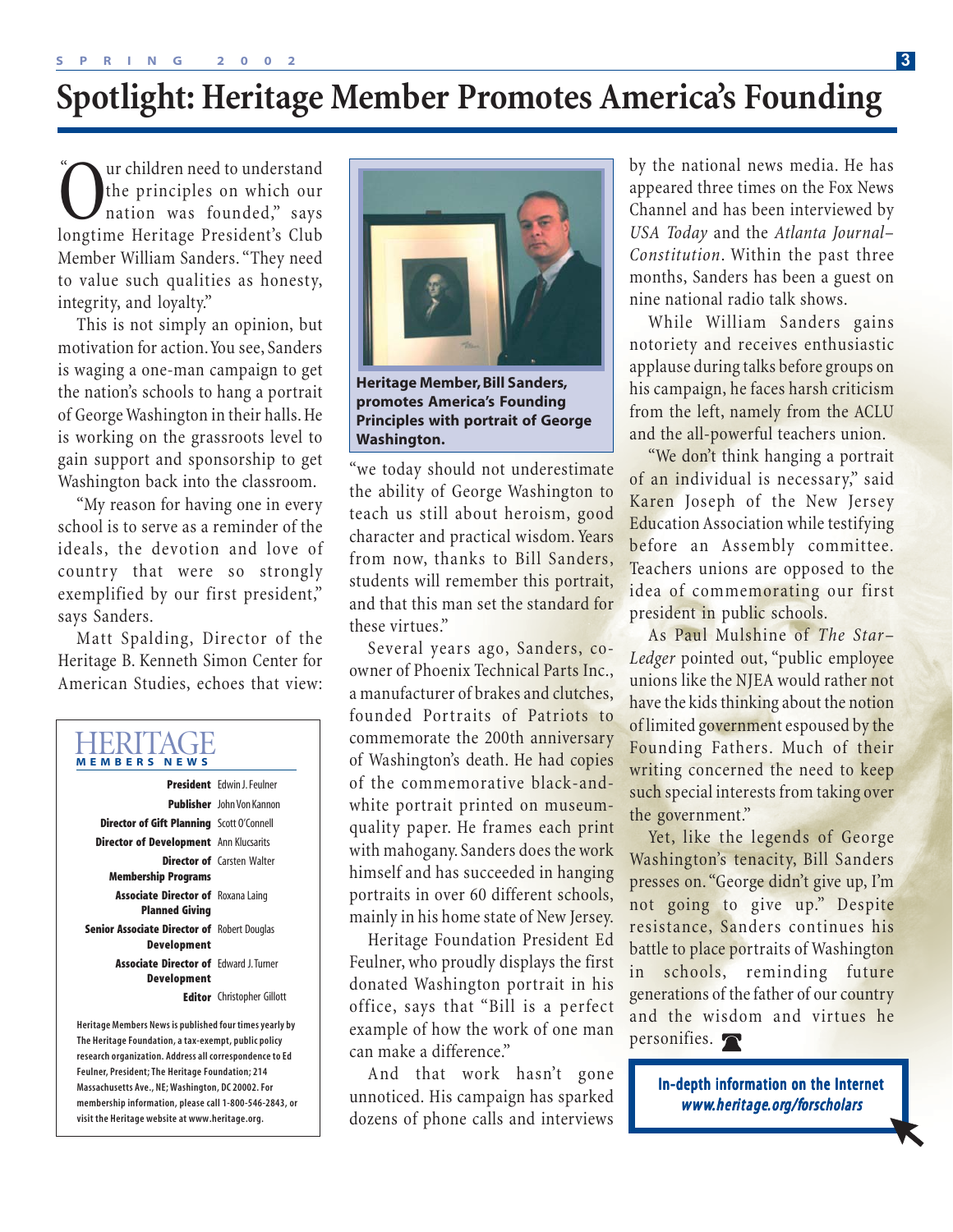# **Homeland Security Report**

### **Strengthening America**

Security protects liberty, and to<br>provide the level of security<br>needed to protect the homeland and<br>constitutional freedoms, practically provide the level of security needed to protect the homeland and constitutional freedoms, practically everyone will need to be involved, according to a panel of national experts assembled by The Heritage Foundation.

operations to unleashing market forces to mobilize the private sector to protect America's infrastructure.

"We're talking about transportation. We're talking about water facilities. We're talking about food production," said task force Co-Chairman Edwin Meese III, the



**Heritage Homeland Security Task Force Co-Chairmen Ed Meese (left) and L. Paul Bremer (right) unveil Heritage's new policy guidebook, Defending the American Homeland, with Heritage Vice President Kim Holmes.**

Border patrols. The Coast Guard. State and local governments. Police and fire departments. Hospitals. The military. These are just some of the players that must be involved—and work together—to make America safe, according to the panel's report, *Defending the American Homeland* (available in full text at *www.heritage.org/homelanddefense*).

The 101-page report by Heritage's Homeland Security Task Force, released Jan. 8, lists more than 90 specific steps to improve homeland security. The steps range from better coordinating military former Attorney General, in an interview on the Fox News Channel. "Obviously, most of these are in the hands of private-sector o r g a n i z a t i o n s ." Congress needs to remove legislative roadblocks that prevent closer cooperation between industry and the government. Revising the tax code will help encourage private-sector investment in security.

The subject of widespread news coverage, the Heritage

report has prompted discussion in Washington and elsewhere around the country. Meese, Heritage's Ronald Reagan Distinguished Fellow in Public Policy, and other Heritage experts have discussed the recommendations on the Fox News Channel, CNN, BBC radio and television, and many other U.S. and international broadcast outlets. The U.S. Army Command and Staff College at Fort Leavenworth, Kan., also requested nearly 4,600 copies as supplementary reading in one of its core classes. In addition, the entire 101-page report was downloaded from Heritage's Web site more than 33,200

*The report's timely*<br> *The report's timely*<br> *and our Homeland Security recommendations are of keen interest to me counterparts as we strive to identify new and systematic ways to protect America.*

> —Condoleeza Rice, Assistant to the President for National Security Affairs, in a letter to Heritage, January 24, 2002

times in the first five days of its release.

Among the report's many recommendations:

- Work closely with allies in the war to improve intelligence.
- Improve information-sharing among all levels of government.
- Free the National Guard for homeland security duties.

The Heritage Homeland Security Task Force was co-chaired by Meese, President Reagan's Attorney General, and L. Paul Bremer, the Reagan administration's Ambassador at Large for Counterterrorism.

Meese is optimistic that Heritage's recommendations will be carried out. He notes that similar Heritage reports on welfare reform, the Anti-Ballistic Missile (ABM) Treaty, and other issues convinced top leaders to change long-standing U.S. policies. "We have considerable experience in making things happen," Meese said.

He added that the task force report is part of an ongoing project on antiterrorism for Heritage. "The report is not the final word," Meese said. "It is the start."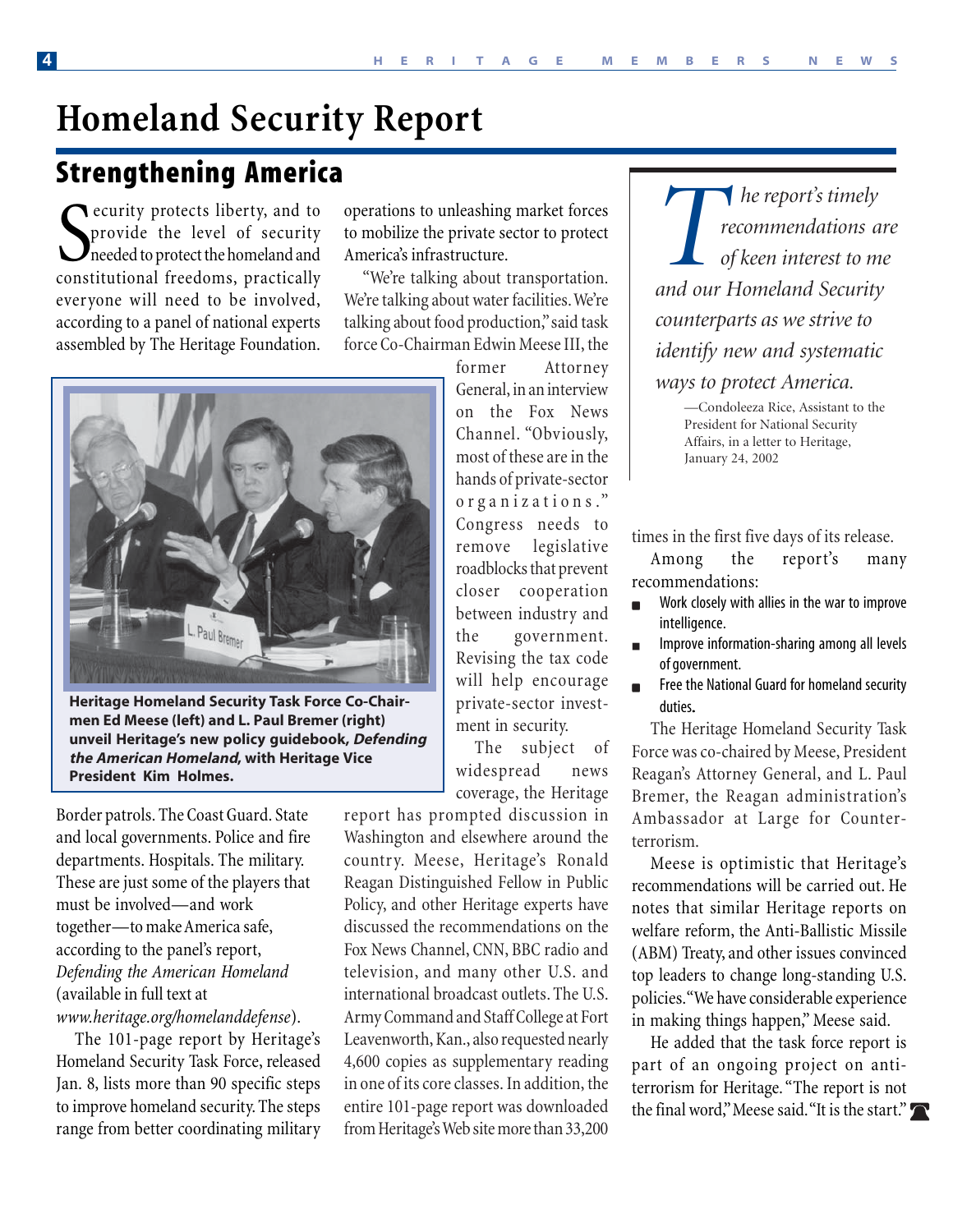# **Heritage Observes ABM Treaty's Death**

The December 13, 2001, President<br>
Bush announced the United<br>
States would withdraw from the<br>
1972 Anti-Ballistic Missile (ABM) Bush announced the United States would withdraw from the 1972 Anti-Ballistic Missile (ABM) Treaty—an action first proposed by The Heritage Foundation in 1982.

And for good reason: The ABM Treaty was the single most important roadblock to an effective missile defense for America. It took almost two decades of hard work by Heritage analysts, who wrote more than 30 papers on the treaty, to kill it. Highlights included:

- **1982:** Heritage publishes *High Frontier*, a landmark study proposing a "layered" missile-defense shield on land, on sea and in space. The book proposes that the United States either negotiate changes in the treaty allowing the deployment of missile defense or drop out of the treaty. A year later, President Reagan announces his Strategic Defense Initiative (SDI).
- **1985:** The Heritage report, "Moscow's Many Problems in Countering a U.S. Strategic Defense System," becomes a powerful counter-argument to early concerns that a missile-defense system would be too costly and technologically unworkable.
- 1989: Thirteen years before President George W. Bush warns about an "axis of evil" developing weapons of mass destruction, a Heritage paper warns about the growing threat of nuclear launches from rogue nations.

1993–2000: Heritage keeps up the pressure on a hesitant and halfhearted Clinton administration to move forward with the missile defense program. "Why does the administration believe that America should be vulnerable to ballistic missile attack, even though countering nuclear proliferation is a top administration policy?" a 1995 paper asks. "And why is the administration expanding the scope of the ABM Treaty to limit theater missile defenses, even though this was never intended by the original architects of the treaty or called for in its text? These questions show

that the Clinton administration's approach to the ABM Treaty is filled with contradictions."

In 1998, Heritage hired the Washington law firm of Hunton & Williams to research the legal status of the treaty. Their conclusion: that the treaty was "nullified by the Soviet Union's dissolution" and thus was worthless—laying the intellectual groundwork for President Bush's decision three years later.

However, Heritage's work isn't over. If anything, it's just beginning as we work toward the ultimate goal: a working missile defense system that will protect America and its allies.

### **MISSILE-DEFENSE TECHNOLOGY WORKS**

**On Friday, March 15, 2002, about 140 miles above the Pacific Ocean, the Pentagon successfully executed its sixth and most complicated missile defense system test. A missile launched from the Ronald Reagan Ballistic Defense Site successfully intercepted a mock warhead while avoiding three decoys. The target deployment date for the first missile defense system is September 2004.**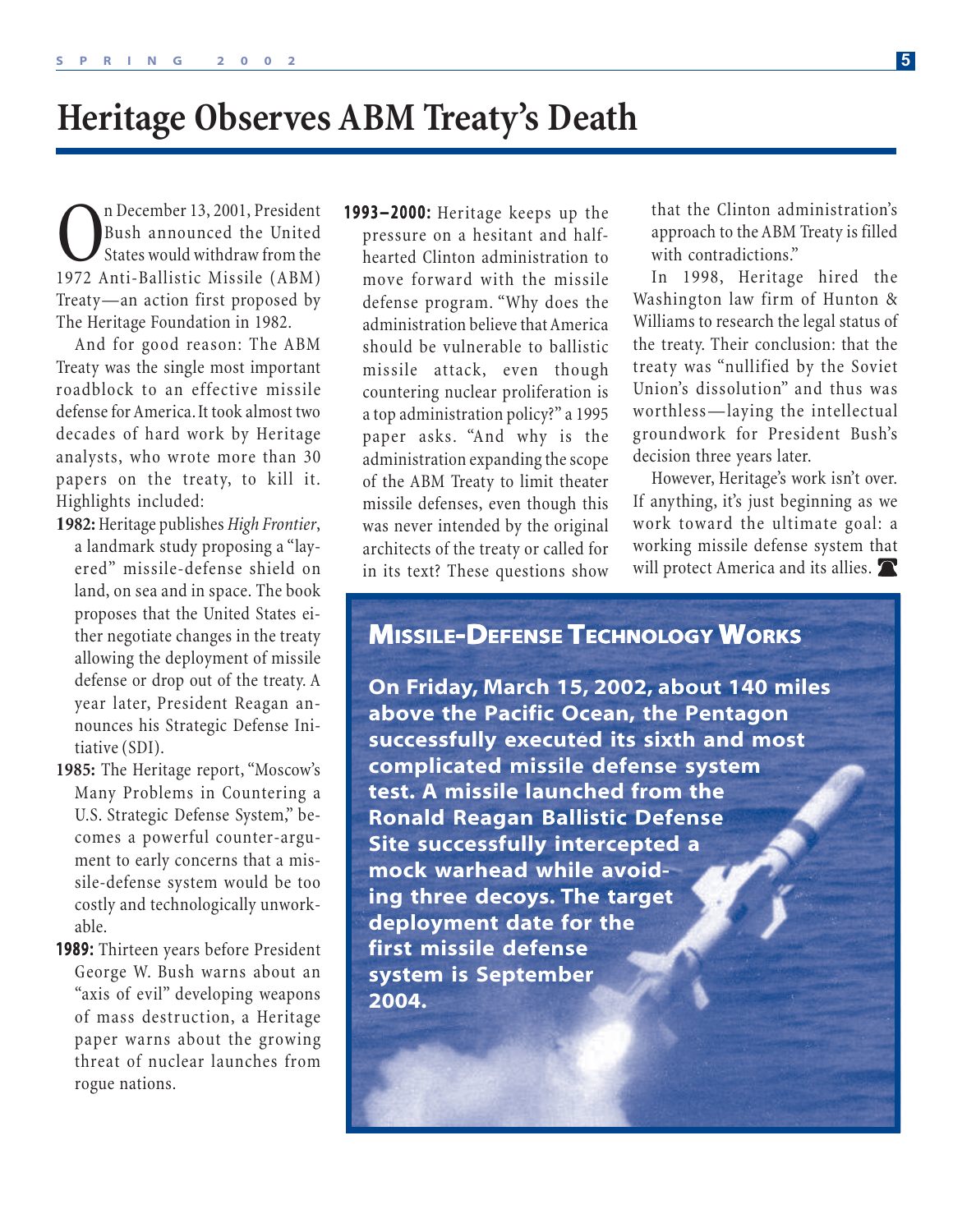# **The Left Reacts Protestors Storm Heritage**

n March 5, The Heritage Foundation's headquarters on Capitol Hill literally came under siege.

 Several hundred advocates in favor of big-government dependency programs rushed into our building carrying old shoes and "wanted" posters of Heritage Fellow Robert Rector.

Charging past the security doors and flooding the first-floor meeting rooms, they cornered Robert Rector in the snack room as he was trying to buy a soda.

His crime? Solving the nation's welfare crisis.

Robert Rector was the architect of many reforms that have saved American taxpayers billions of dollars and put able-bodied Americans back to work, supporting their families instead of relying on government aid. Today, he is calling for:

- Strengthening work requirements to ensure that recipients are working toward self-sufficiency.
- Strengthening marriage by rolling back the present penalties, encouraging young people to think about their choices, and instituting programs to help struggling couples.



These trespassers—some who traveled from New York and California—obviously did not like his pro-responsibility and pro-marriage message.

This isn't the first time the left has stormed Heritage to protest our work. Just last December, supporters of labor unions interrupted a Heritage strategy session on Oklahoma's Right to Work referendum—a policy that promotes personal freedom in the workplace by not requiring workers to join labor unions.

Despite loud chants and the use of bullhorns, the strategy session continued and the protest was defused.

The protesters promised that this would not be the last time we heard from them. But we're not concerned here at The Heritage Foundation—we'll be ready to face this challenge and any other challenge the left throws at us.

That's because more than 200,000 supporters nationwide have made Heritage the conservative voice in Washington, and we take that job seriously.

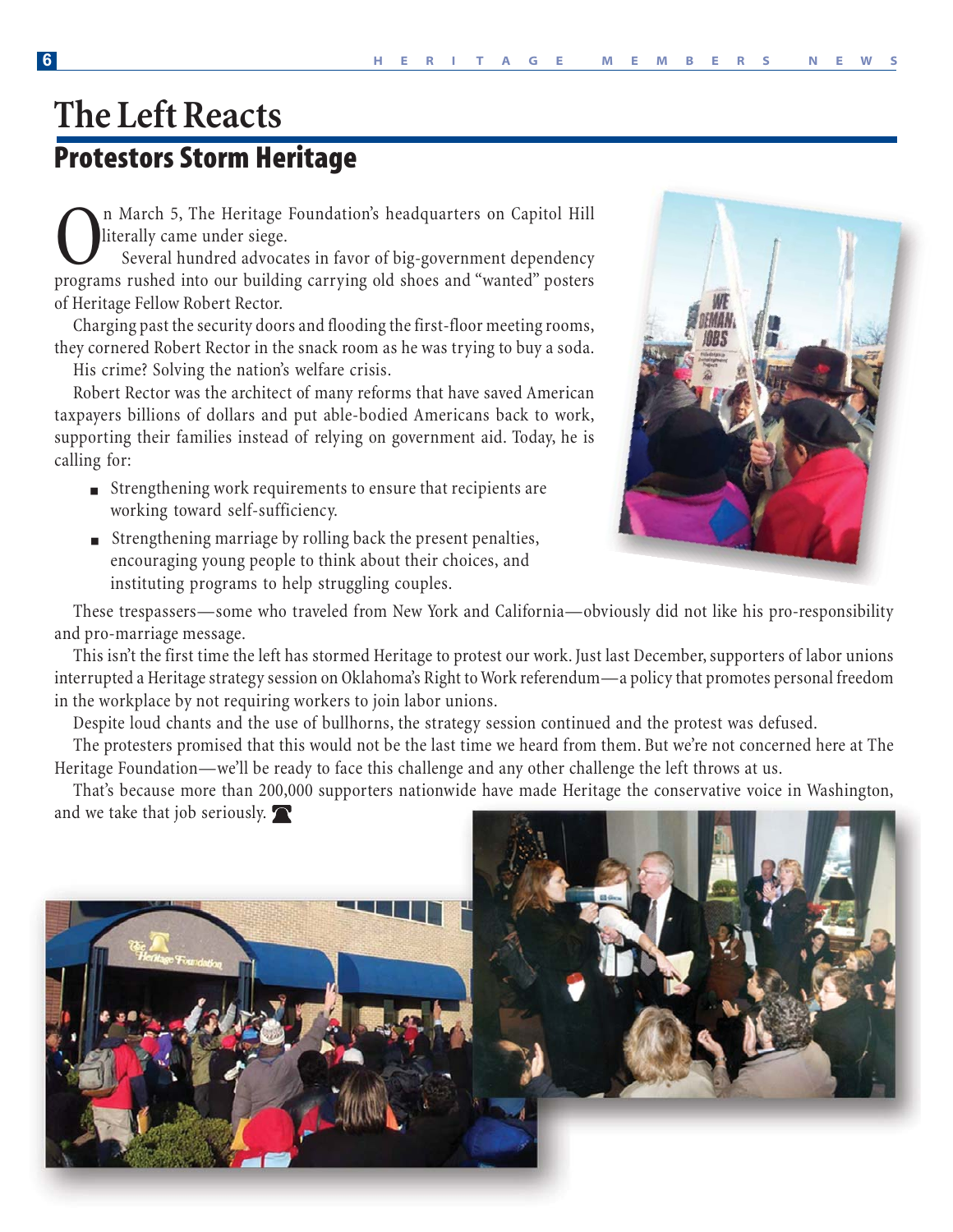# **Reaching the American People**

### **With the Conservative Message**

### The Heritage Foundation First Quarter – 2002



**Dana Dillon, Senior Policy Analyst at the Heritage Asian Studies Center, discusses war strategies on the Fox News Channel.** 



**Paolo Pasicolan, Policy Analyst at the Heritage Asian Studies Center, discusses the Abu Sayyaf terrorist group in the Philippines on CNN. Philippines on CNN.**



**John Tkacik, Heritage Research Fellow in China Policy, discusses what U.S. policy should be in regards to China's weapons of proliferation on MSNBC. proliferation MSNBC.**

- Published or cited in more than 1,100 articles in newspapers nationwide.
- Interviewed on over 280 radio and television news programs nationwide.
- Had more than 500,000 visits to the Heritage Web site www.heritage.org



**Jim Phillips, Heritage's counter terrorism expert, discusses the chaos in the Middle East on the NBC Nightly News.** 



**Ron Utt, Heritage's Herbert and Joyce Morgan Senior Research Fellow, gave insight on wasteful government spending on the Fox News Channel. Fox News Channel.**



The Washington Post

**Bloomberg** 









### The Washington Times